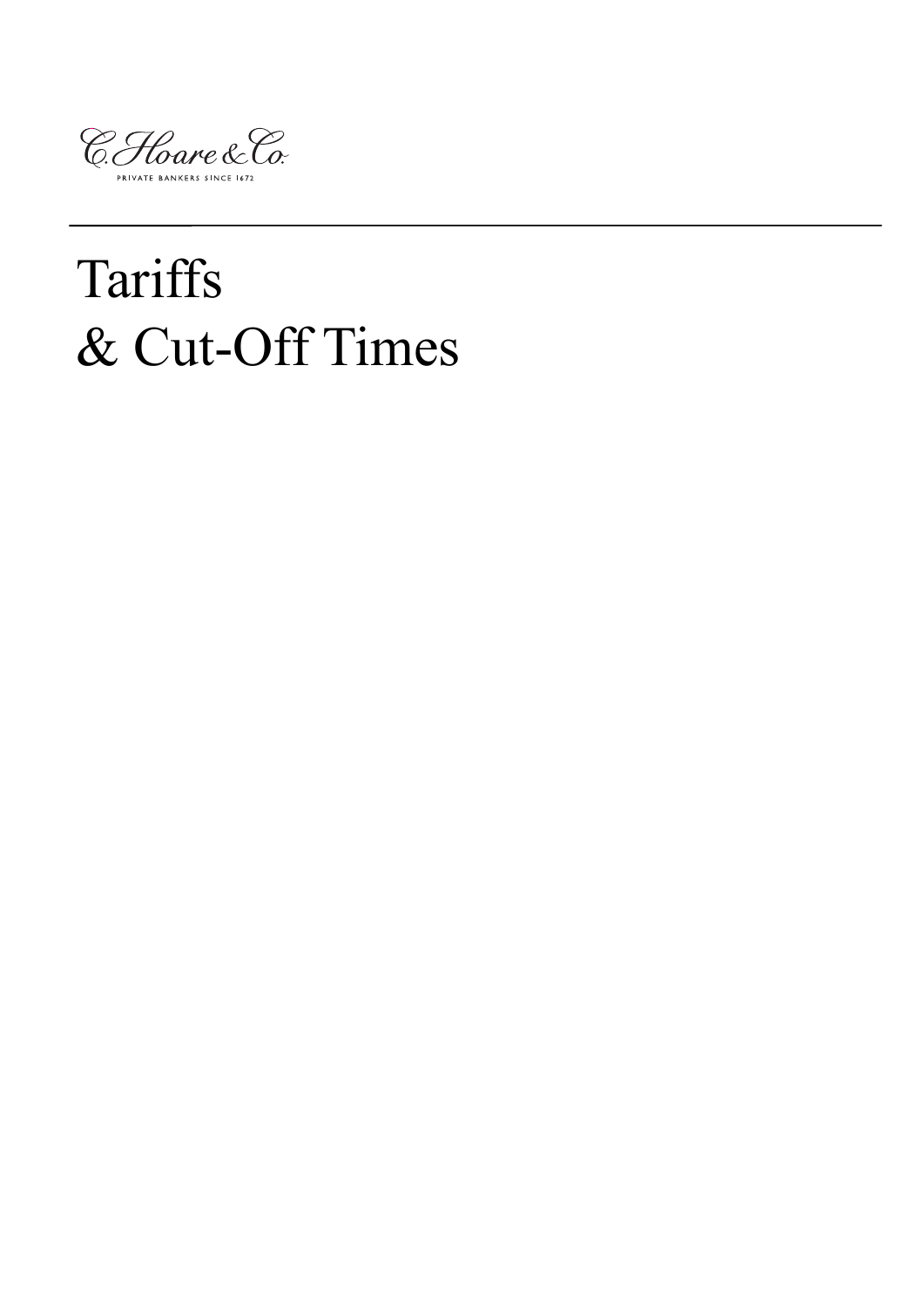## **Cut-Off Times**

|                                                    | <b>Outbound</b> |                              |                                                             | <b>Inbound</b>            |                                                             |
|----------------------------------------------------|-----------------|------------------------------|-------------------------------------------------------------|---------------------------|-------------------------------------------------------------|
|                                                    | <b>Manual</b>   | <b>Online/Mobile</b>         |                                                             |                           |                                                             |
|                                                    | <b>Manual</b>   | Monday -<br>Friday           | Saturday,<br><b>Sunday and</b><br><b>Bank</b><br>Holidays** | <b>Monday</b> -<br>Friday | Saturday,<br><b>Sunday and</b><br><b>Bank</b><br>Holidays** |
| Cash                                               | 4.00 p.m.       | N/A                          | N/A                                                         | 4.00 p.m.                 | N/A                                                         |
| Inter-account<br>transfer                          | $5.00$ p.m.     | 11.30 p.m.                   | $9.00 a.m. -$<br>5.00 p.m.                                  | N/A                       | N/A                                                         |
| Online currency<br>conversion service <sup>†</sup> | N/A             | $7.00$ a.m. $-$<br>5.00 p.m. | N/A                                                         | N/A                       | N/A                                                         |
| <b>Faster Payment</b>                              | 5.00 p.m.       | 11.30 p.m.                   | $9.00 a.m. -$<br>5.00 p.m.                                  | 11.30 p.m.                | $9.00 a.m. -$<br>$5.00$ p.m.                                |
| <b>CHAPS</b>                                       | $4.30$ p.m.     | $5.00$ p.m.                  | N/A                                                         | 5.40 p.m.                 | N/A                                                         |
| Salary/supplier<br>bulk payment                    | N/A             | 4.00 p.m.                    | N/A                                                         | N/A                       | N/A                                                         |
| Sending money<br>outside the UK                    | $2.00$ p.m.     | $2.00$ p.m.                  | N/A                                                         | $4.00$ p.m.               | N/A                                                         |

\*Using the transfers function only

\*\*Bank Holidays in England and Wales

The table above details the cut-off times for making a payment. Payments made after these times will be processed on the following business day. Time constraints and regulatory requirements may, however, affect the date on which the beneficiary receives the funds.

| <b>Maintaining the</b><br><b>Account</b> | <b>Personal account</b>                              |                 |  |  |  |
|------------------------------------------|------------------------------------------------------|-----------------|--|--|--|
|                                          | For each customer, including sole traders            | £50 per month   |  |  |  |
|                                          | Trust, executorship, and charity account             |                 |  |  |  |
|                                          | For each trust, executorship, and registered charity | £30 per month   |  |  |  |
|                                          | <b>Business account</b>                              |                 |  |  |  |
|                                          | For each business                                    | $£60$ per month |  |  |  |
|                                          | For each low-usage business                          | £30 per month   |  |  |  |

| <b>Statement</b> |                  |             |                  |
|------------------|------------------|-------------|------------------|
| <b>Charges</b>   | <b>Frequency</b> | Weekly      | $£100$ per annum |
|                  |                  | Bi-weekly   | $£50$ per annum  |
|                  |                  | Monthly     | No charge        |
|                  | <b>Duplicate</b> | Weekly      | $£100$ per annum |
|                  |                  | Bi-weekly   | $£50$ per annum  |
|                  |                  | Monthly     | £30 per annum    |
|                  |                  | Quarterly   | £15 per annum    |
|                  |                  | Half-yearly | £15 per annum    |

# **Service Charges**

## **Sending money within the UK**

|                       |                                        | <b>Manual</b> | <b>Online/Mobile</b> |
|-----------------------|----------------------------------------|---------------|----------------------|
| <b>Faster Payment</b> | Personal                               | £10           | No charge            |
|                       | Trusts, executorships and<br>charities | £10           | 50p                  |
|                       | <b>Business</b>                        | £10           | 50p                  |
| Salary and Supplier   | per <i>item</i>                        | £1            | 50p                  |
| <b>CHAPS</b>          |                                        | £30           | £20                  |

<sup>†</sup>For eligible customers only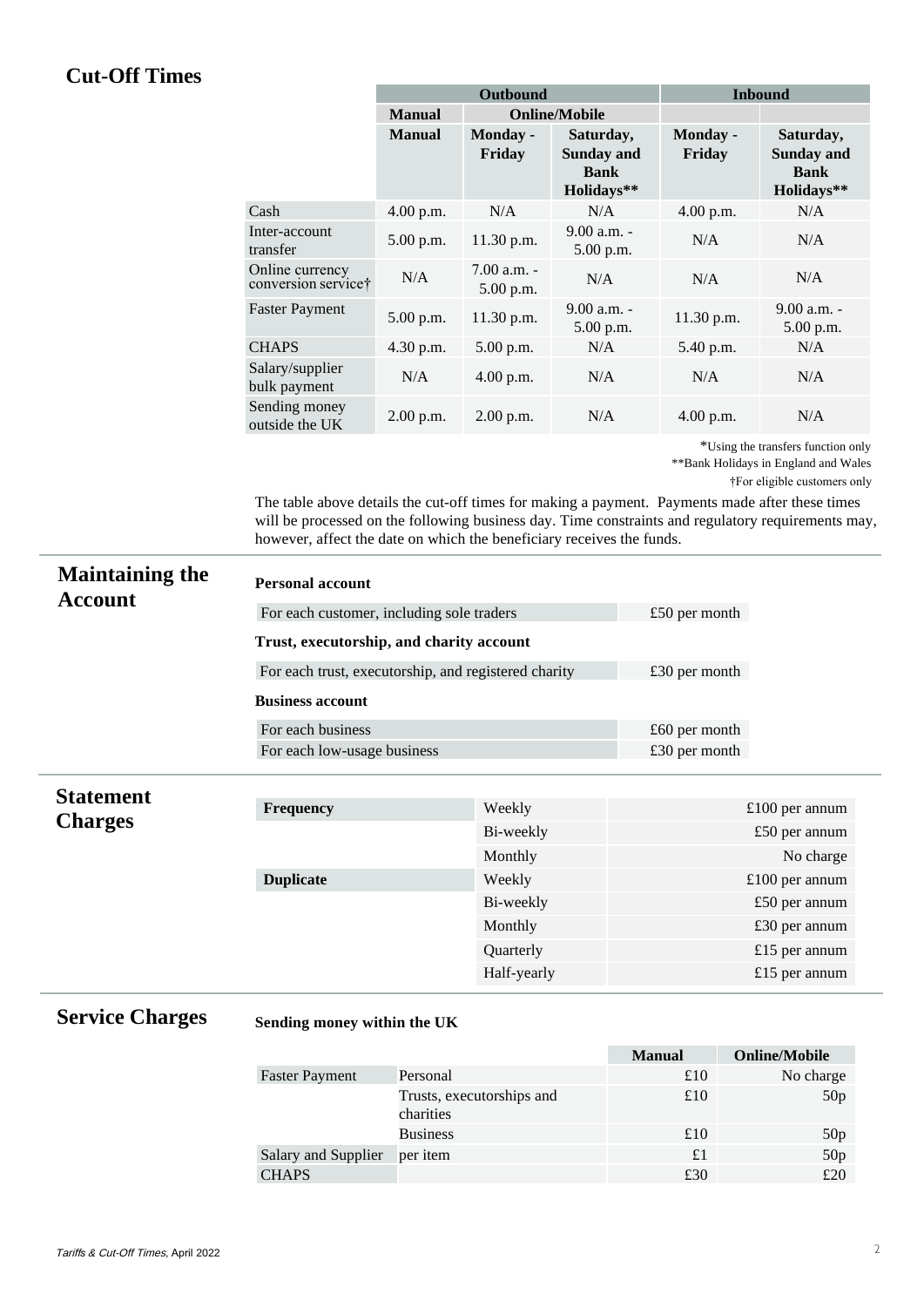#### **Sending money outside the UK**

|             |                                        | <b>Manual</b> | Online          |
|-------------|----------------------------------------|---------------|-----------------|
| <b>SEPA</b> | Personal                               | £10           | No charge       |
|             | Trusts, executorships and<br>charities | £10           | 50p             |
|             | <b>Business</b>                        | £10           | 50 <sub>p</sub> |
| Non-SEPA    |                                        | £30           | £20             |

Sending money outside the UK may incur additional charges. Details of these are available in the Online Banking service or from your relationship manager.

#### **Cheque clearing**

| <b>Cheque sent for negotiation</b> |       |
|------------------------------------|-------|
| Up to $£99.99$                     | £7.50 |
| £100 to £4,999.99                  | £20   |
| £5,000 and above                   | £40   |
| <b>Cheque sent for collection</b>  |       |
| Up to £4,999.99                    | £20   |
| £5,000 and above                   | 4°40  |

### **Visa**

Cash withdrawal in foreign currency outside the UK, cash withdrawal in foreign currency within the UK, or a purchase in a foreign currency on your Visa card

#### **Refusing an item due to lack of funds**

Returning item unpaid **£50** 

**2.5%** (*'*non-GBP fee' charge shown on your account statements)

(discretionary)

## **Tax Services**

| Compliance                               | £170 per hour + $VAT$ |  |
|------------------------------------------|-----------------------|--|
| Advisory work                            | £325 per hour + $VAT$ |  |
| A minimum annual charge of £750 applies. |                       |  |

# **Safe Keeping**

|                       | Large box                                                                                              | £65 per quarter + $VAT$ |                     |  |
|-----------------------|--------------------------------------------------------------------------------------------------------|-------------------------|---------------------|--|
|                       | Medium box                                                                                             | £25 per quarter + $VAT$ |                     |  |
|                       | Small box/sealed envelope                                                                              | £20 per quarter + $VAT$ |                     |  |
|                       | Bundle of documents                                                                                    | £15 per quarter + $VAT$ |                     |  |
|                       | Will                                                                                                   | No charge               |                     |  |
|                       | The full charge will be applied even if the item is only held for part of any given quarter.           |                         |                     |  |
|                       | <b>Inspection</b>                                                                                      |                         |                     |  |
|                       | Inspection                                                                                             |                         | No charge           |  |
|                       | Inspection - bank staff in attendance                                                                  |                         | $£60$ per half hour |  |
| <b>Other Services</b> | <b>Business account – cheque charge</b>                                                                |                         |                     |  |
|                       | Full narrative cheque                                                                                  | £1.50                   |                     |  |
|                       | Cheque number only                                                                                     | £1                      |                     |  |
|                       | Audit certification fee (excluding VAT)<br>Further charges may be payable for other specific services. |                         | \$50                |  |
|                       |                                                                                                        |                         |                     |  |